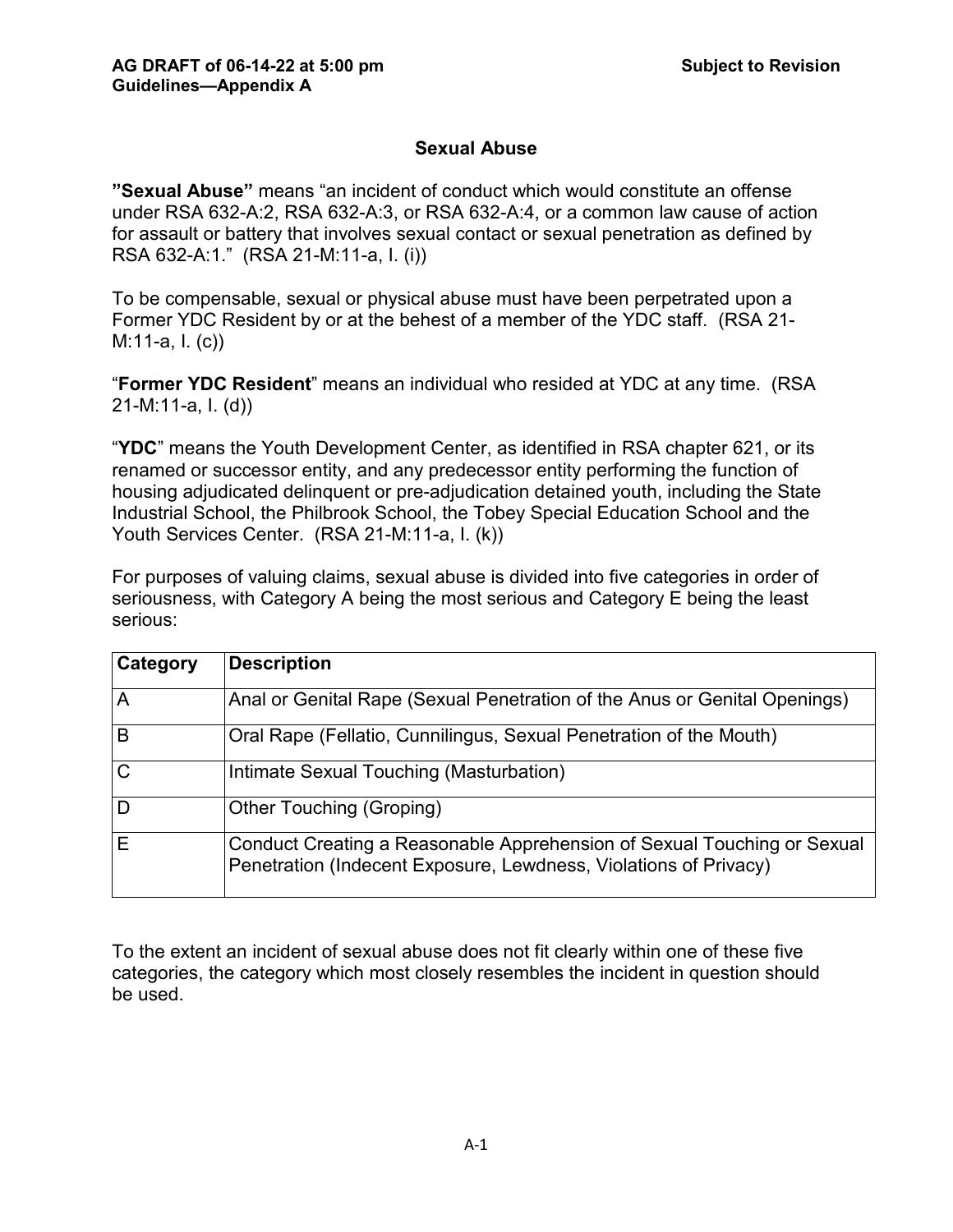## **Sexual Abuse Category A—Anal or Genital Rape**

This category is characterized by sexual penetration by the Actor of the anus or genital openings of the Claimant, or sexual penetration by the Claimant or the anus or genital openings of the Actor.

"**Actor**" means a staff member of YDC who had direct supervisory or disciplinary authority over the Claimant by virtue of the Claimant being incarcerated in YDC, or a juvenile probation and parole officer who had direct supervisory or disciplinary authority over the victim while the victim was on juvenile probation from YDC.

"**Genital openings**" means the internal or external genitalia including, but not limited to, the vagina, labia majora, labia minora, vulva, urethra or perineum.

Sexual penetration for purposes of Category A includes, but is not limited to, sexual intercourse and anal intercourse. "**Sexual penetration**" for purposes of Category A means:

(a) Any intrusion, however slight, of any part of the actor's body, including emissions, or any object manipulated by the actor into genital or anal openings of the Claimant's body;

(b) Any intrusion, however slight, of any part of the Claimant's body, including emissions, or any object manipulated by the Claimant into the genital, or anal openings of the actor's body; or

(c) When the actor through force, coercion or intimidation causes any part of another person's body to be utilized in place of the actor's in the manner described in (a) or (b).

"**Emissions**" include semen, urine, and feces.

"**Objects**" include animals as defined in RSA 644:8, II.

#### **Sexual Abuse Category B—Oral Rape**

This category is characterized by sexual penetration by the Actor of the oral opening (mouth) of the Claimant or sexual penetration by the Claimant of the oral opening (mouth) of the Actor.

The terms **"actor," "emissions,"** and **"objects"** have the same meaning here as in Category A.

Sexual penetration for purposes of Category B includes, but is not limited to, fellatio and cunnilingus. "**Sexual penetration**" for purposes of Category B means: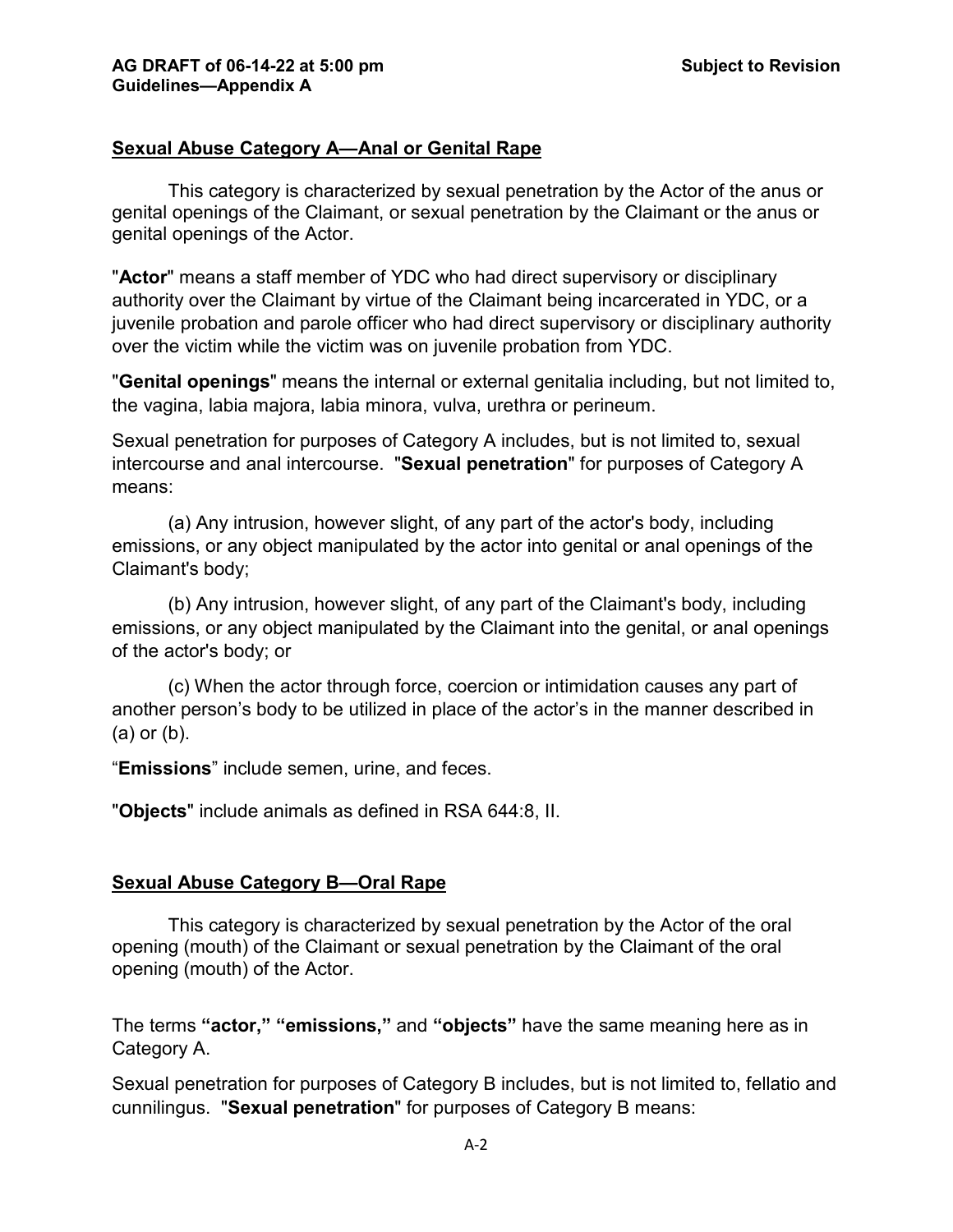(a) Any intrusion, however slight, of any part of the actor's body, including emissions, or any object manipulated by the actor into oral opening of the Claimant's body;

(b) Any intrusion, however slight, of any part of the Claimant's body, including emissions, or any object manipulated by the Claimant into the oral opening of the actor's body; or

(c) When the actor through force, coercion or intimidation causes any part of another person's body to be utilized in place of the actor's in the manner described in (a) or (b).

### **Sexual Abuse Category C—Intimate Sexual Touching**

This category is characterized by intimate sexual contact between the Actor and the Claimant which does not involve sexual penetration as defined in Categories A and B.

The term **"actor,"** has the same meaning here as in Category A.

Sexual contact for purposes of Category C includes, but is not limited to, masturbation. "**Sexual contact**" for purposes of Category C means the intentional touching, directly, through clothing, or otherwise, of the Claimant's or Actor's sexual or intimate parts, including emissions, tongue, anus, breasts, and buttocks. Sexual contact includes only that aforementioned conduct which can be reasonably construed as being for the purpose of sexual arousal or gratification or the humiliation of the person being touched. Sexual contact may include touching by the Claimant of his or her own sexual or intimate parts, if done at the behest of the Actor.

## **Sexual Abuse Category D—Other Touching**

This category is characterized by touching of the Claimant by the Actor for the purpose of sexual arousal or gratification of the Actor which does not involve sexual penetration as defined in Categories A and B or sexual contact as defined in Category C.

The term **"actor,"** has the same meaning here as in Category A.

"Other touching" is synonymous with "groping."

"**Groping**" means the intentional touching whether directly, through clothing, or otherwise, of the Claimant's sexual or intimate parts, including emissions, tongue, anus, breasts, and buttocks, by the Actor under circumstances that can be reasonably construed as being for the purpose of sexual arousal or gratification of the Actor. Groping does not include touching of the Claimant's sexual or intimate parts for another legitimate purpose, such as for purposes of medical care; or touching of the Claimant's sexual or intimate parts that is accidental or is incidental to justified touching of the Claimant in the interests of the safety of the Claimant or others, or the security of the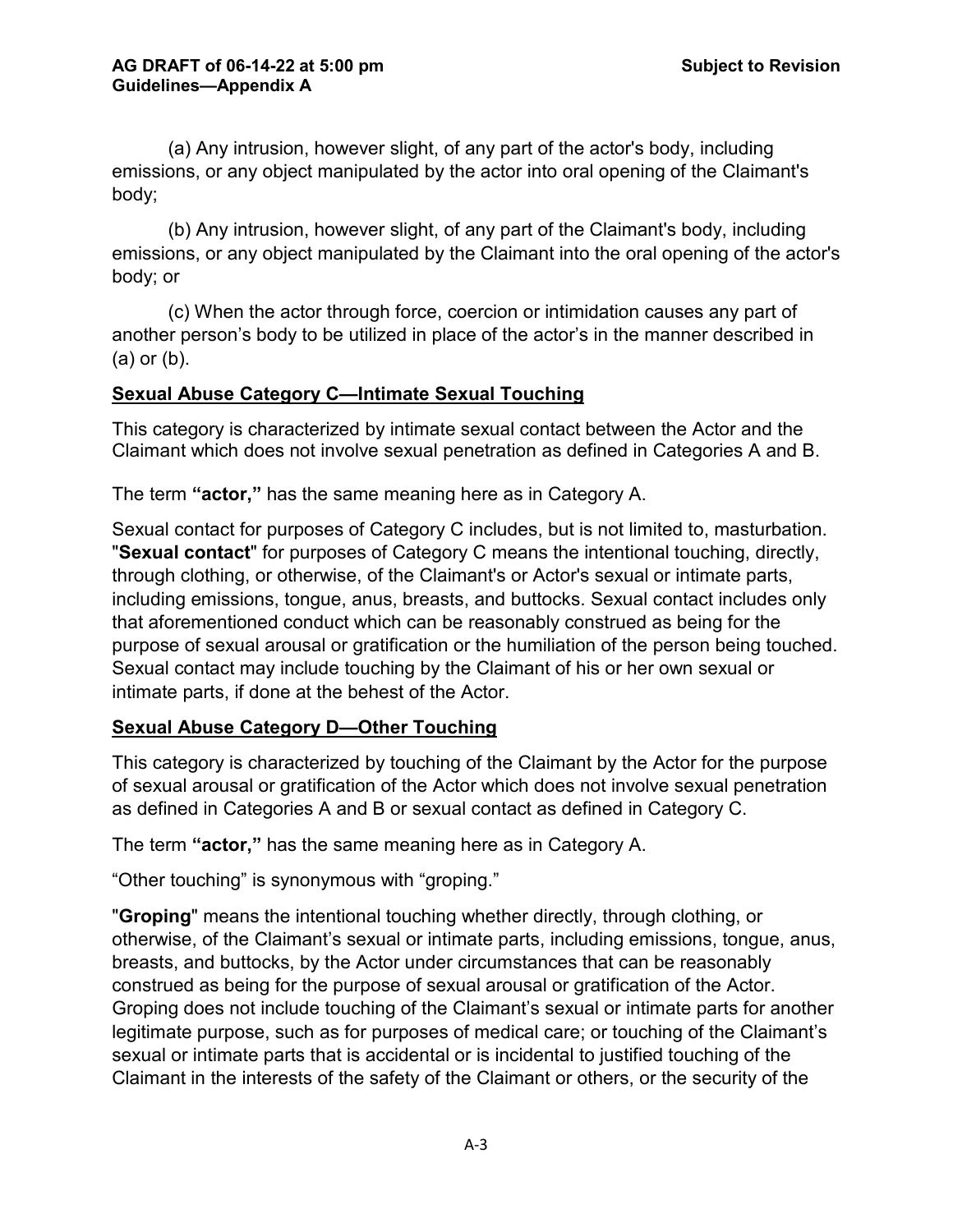facility or the preservation of order and discipline.

#### **Sexual Abuse Category E-- Conduct Creating a Reasonable Apprehension of Sexual Touching or Sexual Penetration**

This category is characterized by conduct that involves no touching, but which causes Claimant to reasonably fear an imminent danger of touching or sexual penetration.

The term **"actor,"** has the same meaning here as in Category A.

The terms "sexual penetration" and "sexual contact" shall here include any of the meanings of those terms contained in Categories A-C.

Conduct which satisfies the conditions of Category E includes, but is not limited to, Indecent Exposure, Lewdness and Violations of Privacy.

**"Indecent Exposure**" and/or **"lewdness"** occur when an Actor, for the purpose of the Actor's sexual gratification or arousal:

(a) purposely fornicates, exposes his or her genitals, or performs any other act of gross lewdness knowing that the Claimant is present; or

(b) purposely performs any act of sexual penetration or sexual contact on himself or herself or another in the presence of Claimant; or

(c) transmits to Claimant an image of himself or herself fornicating, exposing his or her genitals, or performing any other act of gross lewdness.

A **"violation of privacy"** for purposes of Category E occurs when an Actor:

(a) for the purpose of sexual gratification or arousal installs or uses any device for the purpose of observing, photographing, recording, amplifying, broadcasting, or in any way transmitting images or sounds of the private body parts of Claimant including the genitalia, buttocks, or female breasts, or a Claimant's body underneath that person's clothing; or

(b) for the purpose of arousing or gratifying his or her sexual desire, knowingly views the private body parts of Claimant including the genitalia, buttocks, or female breasts, with or without the Claimant's knowledge.

"Views" as used here, means looking at another person with the unaided eye or any device intended to improve visual acuity.

A violation of privacy does not occur when installation or use of a device as described in (a) is done for another legitimate purpose, such as for purposes of medical care; or in